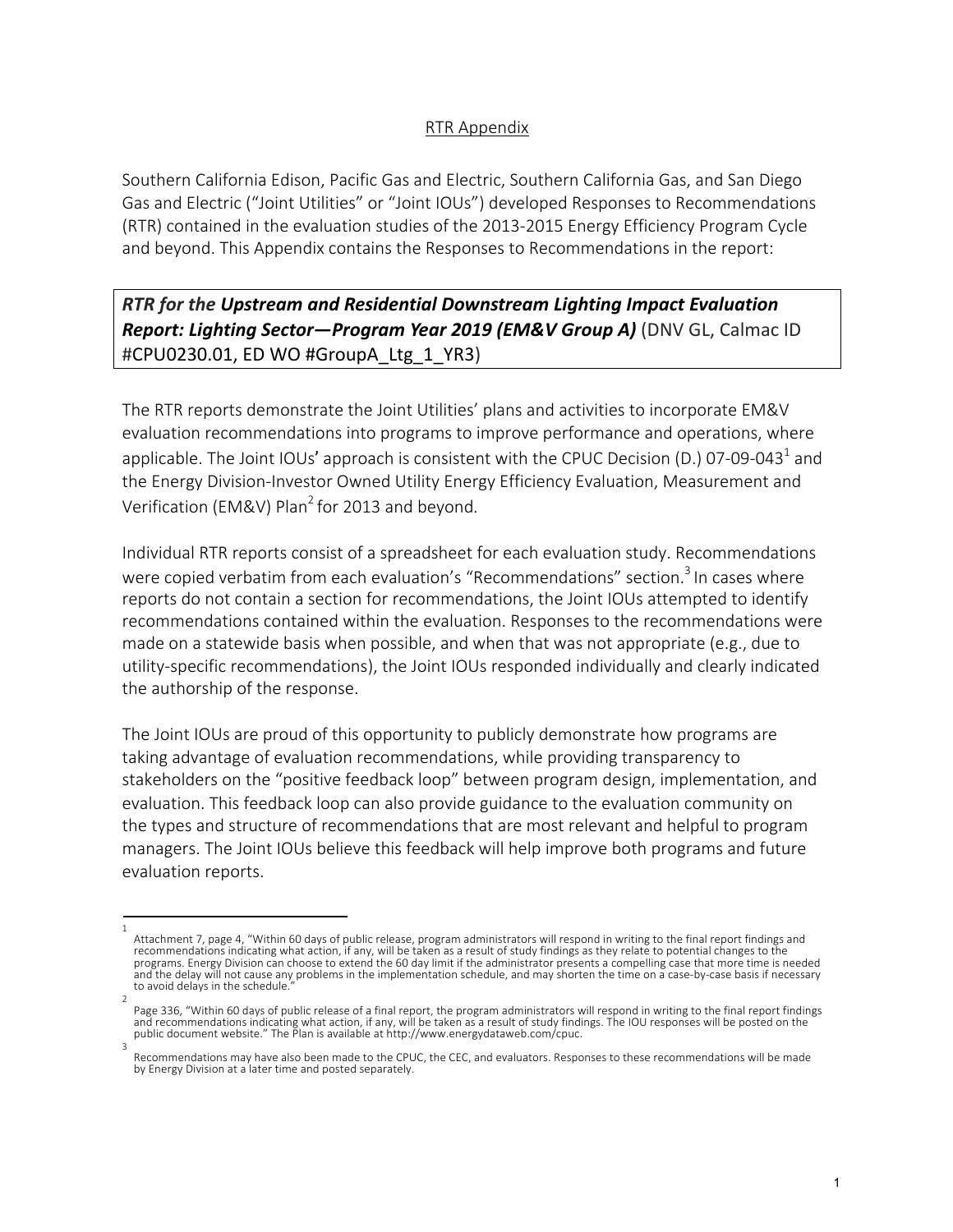## **Response to Recommendations (RTR) in Impact, Process, and Market Assessment Studies**

**Study Title:** Upstream and Residential Downstream Lighting Impact Evaluation Report: Lighting Sector—Program Year 2019

(EM&V Group A)

**Program:** Lighting **Author:** DNV GL **Calmac ID:** CPU0230.01

**ED WO:** GroupA\_Ltg\_1\_YR3

**Link to Report:** http://calmac.org/publications/CPUC\_Upstream\_Lighting\_Sector\_PY2019\_Impact\_Eval\_Report\_FINAL\_CALMAC.pdf

|       |      |                                                                                                                                                                                                                                                                                                                                                                                                                                                                                                                                                                    |                                                                                                                                                                                                                                     |                                                               |                                                 | <b>PG&amp;E</b> (if applicable)                                                                                                                                                                                                                                                                                                                                                                                                                                                                                                                                                                                                                                                                                                                                                                                                                                                                                                                                                                                                                                                                                                                                                                                                                                                                                                                                                                                                                                                                                                              | <b>SCE</b> (if applicable)                    |                                                                                                                                                                                                                                                                                                                                                                                                                                                                                                                                                                                                                                                                                                                                                                                                                                                                                                                                                                                                                                                                                                                                                                                                                                                                                                                                                                                                    | <b>SDG&amp;E</b> (if applicable)              |                                                                                                                             |
|-------|------|--------------------------------------------------------------------------------------------------------------------------------------------------------------------------------------------------------------------------------------------------------------------------------------------------------------------------------------------------------------------------------------------------------------------------------------------------------------------------------------------------------------------------------------------------------------------|-------------------------------------------------------------------------------------------------------------------------------------------------------------------------------------------------------------------------------------|---------------------------------------------------------------|-------------------------------------------------|----------------------------------------------------------------------------------------------------------------------------------------------------------------------------------------------------------------------------------------------------------------------------------------------------------------------------------------------------------------------------------------------------------------------------------------------------------------------------------------------------------------------------------------------------------------------------------------------------------------------------------------------------------------------------------------------------------------------------------------------------------------------------------------------------------------------------------------------------------------------------------------------------------------------------------------------------------------------------------------------------------------------------------------------------------------------------------------------------------------------------------------------------------------------------------------------------------------------------------------------------------------------------------------------------------------------------------------------------------------------------------------------------------------------------------------------------------------------------------------------------------------------------------------------|-----------------------------------------------|----------------------------------------------------------------------------------------------------------------------------------------------------------------------------------------------------------------------------------------------------------------------------------------------------------------------------------------------------------------------------------------------------------------------------------------------------------------------------------------------------------------------------------------------------------------------------------------------------------------------------------------------------------------------------------------------------------------------------------------------------------------------------------------------------------------------------------------------------------------------------------------------------------------------------------------------------------------------------------------------------------------------------------------------------------------------------------------------------------------------------------------------------------------------------------------------------------------------------------------------------------------------------------------------------------------------------------------------------------------------------------------------------|-----------------------------------------------|-----------------------------------------------------------------------------------------------------------------------------|
| Item# | Page | <b>Findings</b>                                                                                                                                                                                                                                                                                                                                                                                                                                                                                                                                                    | <b>Best Practice /</b><br><b>Recommendations</b><br>(Verbatim from<br><b>Final Report)</b>                                                                                                                                          | Recommendation<br>Recipient                                   | <b>Disposition</b>                              | <b>Disposition Notes</b>                                                                                                                                                                                                                                                                                                                                                                                                                                                                                                                                                                                                                                                                                                                                                                                                                                                                                                                                                                                                                                                                                                                                                                                                                                                                                                                                                                                                                                                                                                                     | <b>Disposition</b>                            | <b>Disposition Notes</b>                                                                                                                                                                                                                                                                                                                                                                                                                                                                                                                                                                                                                                                                                                                                                                                                                                                                                                                                                                                                                                                                                                                                                                                                                                                                                                                                                                           | <b>Disposition</b>                            | <b>Disposition Notes</b>                                                                                                    |
|       |      |                                                                                                                                                                                                                                                                                                                                                                                                                                                                                                                                                                    |                                                                                                                                                                                                                                     | If incorrect,<br>please<br>indicate and<br>redirect in notes. | Choose:<br>Accepted, Re-<br>jected, or<br>Other | Examples:<br>Describe specific program change, give rea-<br>son for rejection, or indicate that it's under<br>further review.                                                                                                                                                                                                                                                                                                                                                                                                                                                                                                                                                                                                                                                                                                                                                                                                                                                                                                                                                                                                                                                                                                                                                                                                                                                                                                                                                                                                                | Choose:<br>Accepted,<br>Rejected, or<br>Other | Examples:<br>Describe specific program change, give rea-<br>son for rejection, or indicate that it's under<br>further review.                                                                                                                                                                                                                                                                                                                                                                                                                                                                                                                                                                                                                                                                                                                                                                                                                                                                                                                                                                                                                                                                                                                                                                                                                                                                      | Choose:<br>Accepted,<br>Rejected,<br>or Other | Examples:<br>Describe specific program change, give<br>reason for rejection, or indicate that it's<br>under further review. |
| 1a    | 71   | Programs continued to significantly over ship light<br>bulbs to stores. The PY 2019 upstream lighting<br>programs continued to ship significantly more light<br>bulbs to individual stores, particularly to the dis-<br>count and grocery channels, than stores could rea-<br>sonably stock and sell. Evaluation results suggest<br>that there was inadequate monitoring and verifica-<br>tion of program light bulb shipments and that<br>many participating retail stores were not required<br>to purchase program discounted light bulbs from<br>manufacturers. | PAs should have a clear<br>understanding of the esti-<br>mated size of the market<br>and segmentation of the<br>market by sales channel<br>to make an informed de-<br>cision on the appropriate<br>level of program ship-<br>ments. | All PAs                                                       | Accepted                                        | PG&E has closed the Upstream Lighting pro-<br>gram in December 2019 and did not offer<br>Upstream Lighting Program for PY2020 or<br>PY2021.<br>The future third-party implementers will be<br>responsible to develop and implement effi-<br>cient verification protocols to support the ap-<br>plicable program structure. Any future 3rd<br>Party implementers will be expected to have<br>a clear understanding of the estimated size<br>of the market and segmentation of the mar-<br>ket by sales channel to make an informed de-<br>cision on the appropriate level of program<br>shipments. The learnings from past programs<br>and recommendations from the past impact<br>evaluations will be made available to the se-<br>lected third-party implementers to adopt the<br>best practices while developing the QA/QC<br>protocols.<br>PG&E notes and understood the concern on<br>potential overstock and higher shipment vol-<br>umes through the program. PG&E main-<br>tained a balance between its distribution of<br>lamp volume for POS (Point of Sale) and Ship-<br>ping methods. While the POS method pro-<br>vided completely trackable sales data and<br>does not carry risk of an overstock situation,<br>the shipping method is crucial to reach the<br>Hard to Reach customers and Disadvantaged<br>Communities that are largely served by<br>smaller retailers participating through the<br>shipping method. In 2018, over 50% of the<br>program volume was through the POS<br>method, where the tracking data matches | Other                                         | As noted in SCE's comments on the Draft<br>2019 Upstream and Residential Downstream<br>Report dated March 23rd, SCE acknowledges<br>the Draft Report's finding that overstock ex-<br>isted in PY 2019.<br>SCE implemented improved monitoring and<br>verification practices in 2019 by increasing<br>the number of in-store verifications and by<br>requiring manufacturers to do their own in-<br>spections of stores more frequently for over-<br>stock before they request new allocation<br>amounts into SCE's internal CRM database.<br>In 2019, SCE also implemented a new pro-<br>gram process - duplicate detection-to pre-<br>vent more than one manufacturer from<br>shipping to a single retailer, and thereby pre-<br>venting overstock. SCE also spaced out their<br>allocation periods and halted shipments ear-<br>lier in the year.<br>SCE appreciates the importance of under-<br>standing market sizes before undertaking a<br>change in program strategy (from Market<br>Transformation to a segment driven ap-<br>proach as was recommended by DNV GL),<br>but the evaluation community agreed that<br>more research was needed as there was<br>"difficulty in understanding market size, and<br>[DNV-GL] welcome additional sources to<br>help understand the market." (2017 Up-<br>stream Lighting Impact Evaluation Report, at<br>p. 155.) SCE agrees with this assessment. | Other                                         | N/A                                                                                                                         |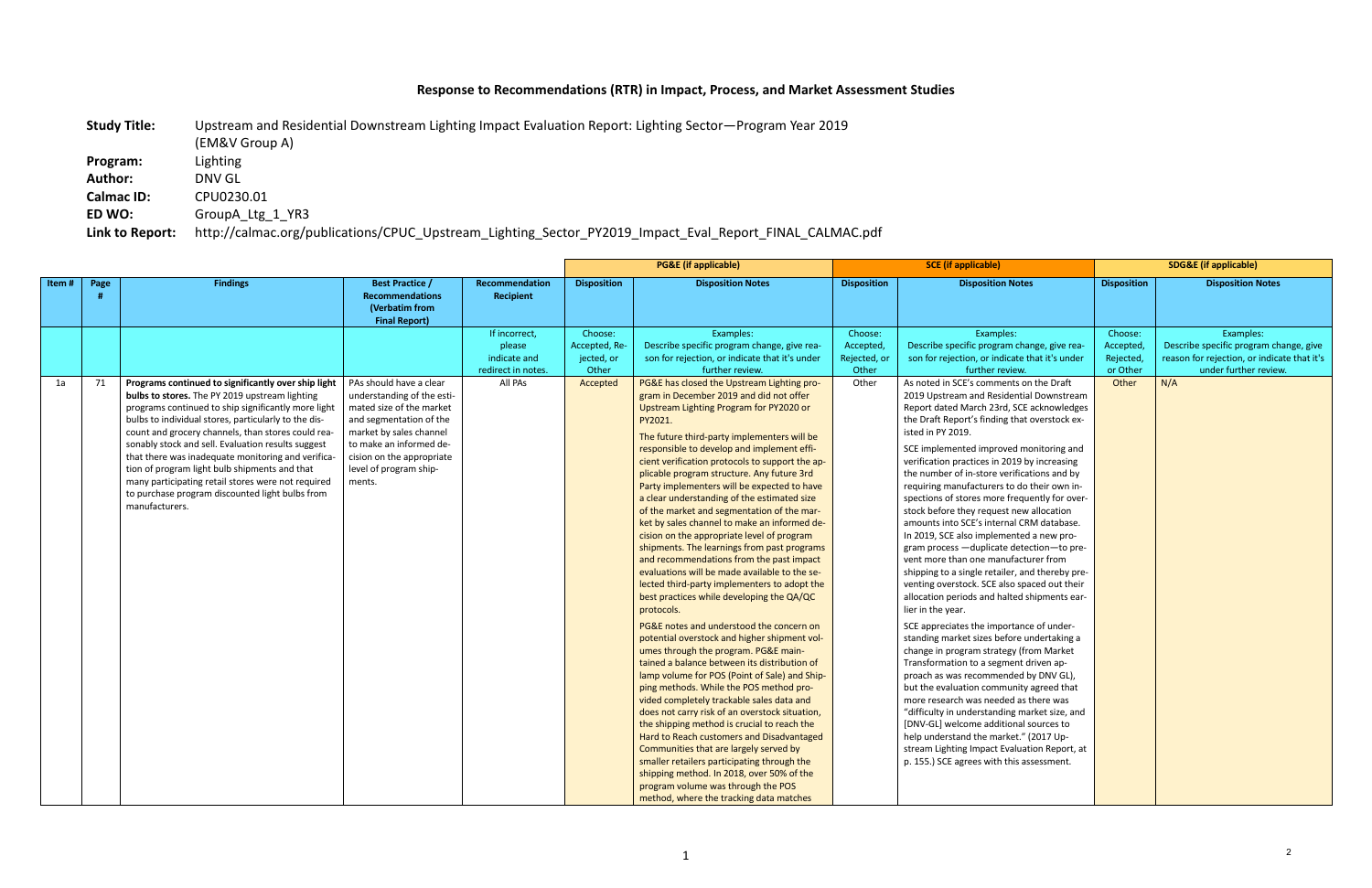|                                                                           |                    | <b>SDG&amp;E</b> (if applicable) |  |  |  |  |  |  |
|---------------------------------------------------------------------------|--------------------|----------------------------------|--|--|--|--|--|--|
| <b>Notes</b>                                                              | <b>Disposition</b> | <b>Disposition Notes</b>         |  |  |  |  |  |  |
|                                                                           |                    |                                  |  |  |  |  |  |  |
|                                                                           |                    |                                  |  |  |  |  |  |  |
|                                                                           |                    |                                  |  |  |  |  |  |  |
|                                                                           |                    |                                  |  |  |  |  |  |  |
|                                                                           |                    |                                  |  |  |  |  |  |  |
| and verification<br>included a more<br>tion shipment<br>quantities to in- | Other              | N/A                              |  |  |  |  |  |  |
|                                                                           |                    |                                  |  |  |  |  |  |  |
|                                                                           |                    |                                  |  |  |  |  |  |  |
|                                                                           |                    |                                  |  |  |  |  |  |  |
|                                                                           |                    |                                  |  |  |  |  |  |  |
|                                                                           |                    |                                  |  |  |  |  |  |  |
|                                                                           |                    |                                  |  |  |  |  |  |  |
|                                                                           |                    |                                  |  |  |  |  |  |  |
|                                                                           |                    |                                  |  |  |  |  |  |  |
|                                                                           |                    |                                  |  |  |  |  |  |  |
|                                                                           |                    |                                  |  |  |  |  |  |  |
|                                                                           |                    |                                  |  |  |  |  |  |  |
|                                                                           |                    |                                  |  |  |  |  |  |  |
|                                                                           |                    |                                  |  |  |  |  |  |  |
|                                                                           |                    |                                  |  |  |  |  |  |  |
|                                                                           |                    |                                  |  |  |  |  |  |  |
|                                                                           |                    |                                  |  |  |  |  |  |  |
|                                                                           |                    |                                  |  |  |  |  |  |  |
|                                                                           |                    |                                  |  |  |  |  |  |  |
|                                                                           |                    |                                  |  |  |  |  |  |  |

| <b>Findings</b><br>Recommendation<br><b>Disposition</b><br><b>Disposition Notes</b><br><b>Disposition Notes</b><br><b>Disposition</b><br>Item#<br><b>Best Practice /</b><br><b>Disposition</b><br>Page<br><b>Recommendations</b><br>Recipient<br>(Verbatim from<br><b>Final Report)</b><br>the actual sales. In 2019 PG&E further in-<br>creased the % of completely trackable POS<br>volume to over 70% of the total program vol-<br>ume.<br>PG&E agrees with this recommendation and<br>71<br>SCE improved its tracking and verification<br>N/A<br>1 <sub>b</sub><br>Program monitoring<br>All PAs<br>Other<br>Other<br>Accepted<br>should always include<br>built in a robust 2-pronged verification pro-<br>processes in 2019, which included a more<br>verification of shipment<br>extensive review of allocation shipment<br>cess.<br>and delivery documenta-<br>quantities and matching quantities to in-<br>PG&E has thorough field verification pro-<br>tion from manufacturers<br>voices.<br>cesses and invoice documentation verifica-<br>and an adequate number<br>tion processes established for a few years to<br>of in-store verifications to<br>ensure the program terms are being followed<br>confirm stocking and suf-<br>by the participants.<br>ficient sell-through rates<br>PG&E's QA/QC process for the Upstream<br>of program discounted<br>Lighting program consisted of a two-pronged<br>measures. Verifications<br>process.<br>results should be shared<br>and monitored regularly<br>1. The PG&E Application Management team<br>among program staff and<br>verified the information provided by the<br>PA management.<br>manufacturer and the invoice details prior<br>to processing each invoice submitted by<br>the manufacturer.<br>2. The PG&E Field Services Team selected a<br>random sample of participating retailers<br>to visit and conduct periodic spot checks,<br>for each manufacturer. The Team ob-<br>tained store manager/owner authoriza-<br>tion to conduct the spot checks to collect<br>the following information. The spot checks<br>confirmed the following aspects:<br>• Products are sold and displayed appro-<br>priately. If products were not available,<br>then worked with the store manager to<br>determine if the products are in stock<br>and can be moved to the appropriate<br>area of the store.<br>• All products have ENERGY STAR logo on<br>packaging.<br>• Correct signage and marketing are dis-<br>played.<br>• If the store manager is aware of the<br>program and if they received sign-<br>age/marketing materials with their<br>product shipment. Whenever possible,<br>the PG&E Field Services Team obtains<br>the store managers' general feedback<br>about participation in the program<br>• There is no product overstock (applica-<br>ble to Shipment Method approach |  |  | <b>PG&amp;E (if applicable)</b> | <b>SCE</b> (if applicable) |  | <b>SDG&amp;E</b> (if applicable) |                          |
|------------------------------------------------------------------------------------------------------------------------------------------------------------------------------------------------------------------------------------------------------------------------------------------------------------------------------------------------------------------------------------------------------------------------------------------------------------------------------------------------------------------------------------------------------------------------------------------------------------------------------------------------------------------------------------------------------------------------------------------------------------------------------------------------------------------------------------------------------------------------------------------------------------------------------------------------------------------------------------------------------------------------------------------------------------------------------------------------------------------------------------------------------------------------------------------------------------------------------------------------------------------------------------------------------------------------------------------------------------------------------------------------------------------------------------------------------------------------------------------------------------------------------------------------------------------------------------------------------------------------------------------------------------------------------------------------------------------------------------------------------------------------------------------------------------------------------------------------------------------------------------------------------------------------------------------------------------------------------------------------------------------------------------------------------------------------------------------------------------------------------------------------------------------------------------------------------------------------------------------------------------------------------------------------------------------------------------------------------------------------------------------------------------------------------------------------------------------------------------------------------------------------------------------------------------------------------------------------------------------------------------------------------------------------------------------------------------------------------------------------------------------------------------------------------------------------------------------------------|--|--|---------------------------------|----------------------------|--|----------------------------------|--------------------------|
|                                                                                                                                                                                                                                                                                                                                                                                                                                                                                                                                                                                                                                                                                                                                                                                                                                                                                                                                                                                                                                                                                                                                                                                                                                                                                                                                                                                                                                                                                                                                                                                                                                                                                                                                                                                                                                                                                                                                                                                                                                                                                                                                                                                                                                                                                                                                                                                                                                                                                                                                                                                                                                                                                                                                                                                                                                                      |  |  |                                 |                            |  |                                  | <b>Disposition Notes</b> |
|                                                                                                                                                                                                                                                                                                                                                                                                                                                                                                                                                                                                                                                                                                                                                                                                                                                                                                                                                                                                                                                                                                                                                                                                                                                                                                                                                                                                                                                                                                                                                                                                                                                                                                                                                                                                                                                                                                                                                                                                                                                                                                                                                                                                                                                                                                                                                                                                                                                                                                                                                                                                                                                                                                                                                                                                                                                      |  |  |                                 |                            |  |                                  |                          |
|                                                                                                                                                                                                                                                                                                                                                                                                                                                                                                                                                                                                                                                                                                                                                                                                                                                                                                                                                                                                                                                                                                                                                                                                                                                                                                                                                                                                                                                                                                                                                                                                                                                                                                                                                                                                                                                                                                                                                                                                                                                                                                                                                                                                                                                                                                                                                                                                                                                                                                                                                                                                                                                                                                                                                                                                                                                      |  |  | only).                          |                            |  |                                  |                          |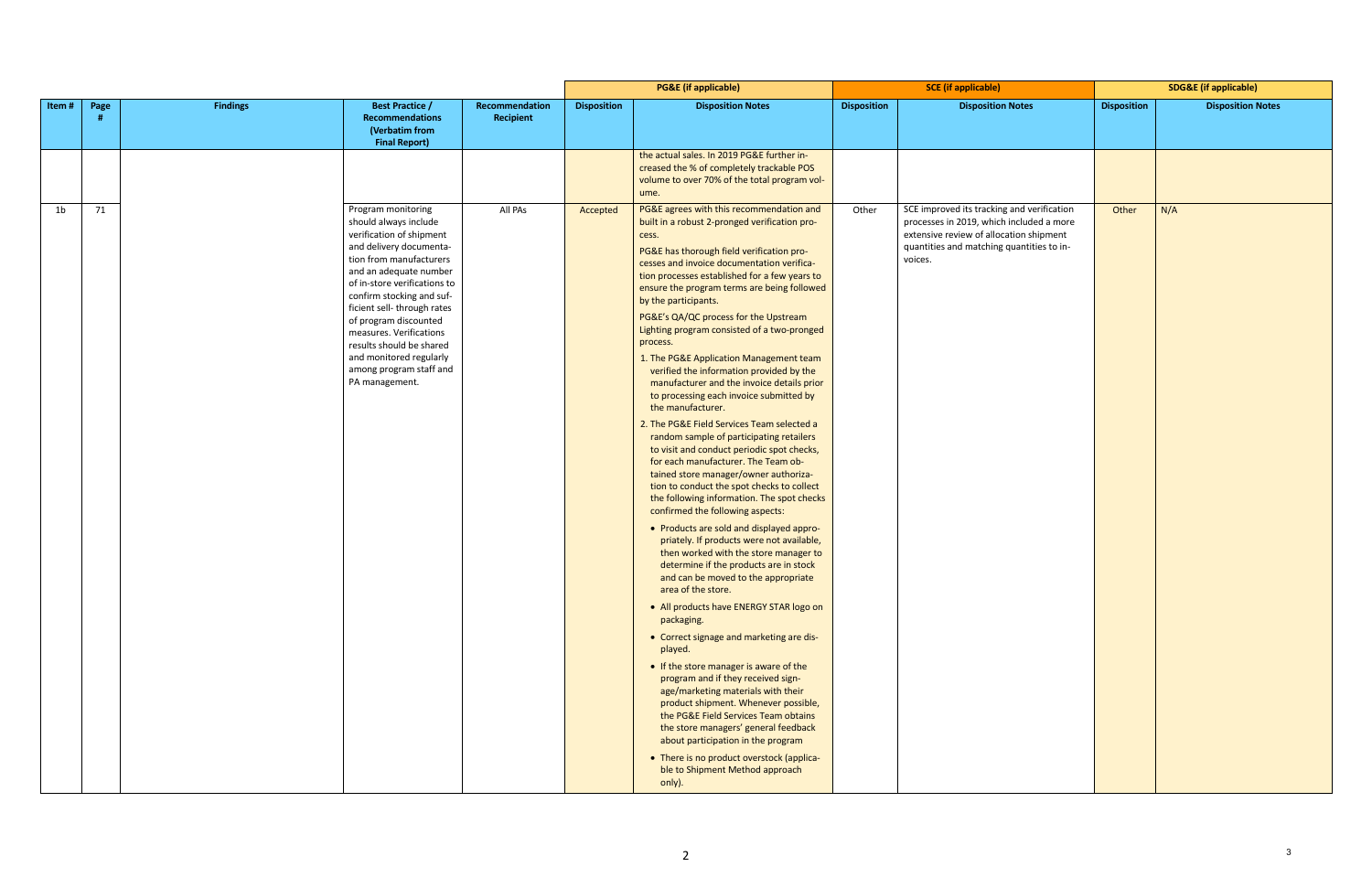|       |      |                                                                                                                                                                                                                                                                                                                                                                                                                                                                                                                                                                                                                                                                                                                            |                                                                                                                                                                                                                                                                                                                                                                                                                                                                                                                                                              |                                    |                    | <b>PG&amp;E</b> (if applicable)                                                                                                                         |                    | <b>SCE</b> (if applicable)                                                                                                                                                                                                                                                                                                                                                                                                                                                                                                                                                                                                                                                                                                                                                                                                                                                                                                                                                                                                                                                                                                                                                                                                                                                                                                                                                                                                         |                    | <b>SDG&amp;E</b> (if applicable) |  |
|-------|------|----------------------------------------------------------------------------------------------------------------------------------------------------------------------------------------------------------------------------------------------------------------------------------------------------------------------------------------------------------------------------------------------------------------------------------------------------------------------------------------------------------------------------------------------------------------------------------------------------------------------------------------------------------------------------------------------------------------------------|--------------------------------------------------------------------------------------------------------------------------------------------------------------------------------------------------------------------------------------------------------------------------------------------------------------------------------------------------------------------------------------------------------------------------------------------------------------------------------------------------------------------------------------------------------------|------------------------------------|--------------------|---------------------------------------------------------------------------------------------------------------------------------------------------------|--------------------|------------------------------------------------------------------------------------------------------------------------------------------------------------------------------------------------------------------------------------------------------------------------------------------------------------------------------------------------------------------------------------------------------------------------------------------------------------------------------------------------------------------------------------------------------------------------------------------------------------------------------------------------------------------------------------------------------------------------------------------------------------------------------------------------------------------------------------------------------------------------------------------------------------------------------------------------------------------------------------------------------------------------------------------------------------------------------------------------------------------------------------------------------------------------------------------------------------------------------------------------------------------------------------------------------------------------------------------------------------------------------------------------------------------------------------|--------------------|----------------------------------|--|
| Item# | Page | <b>Findings</b>                                                                                                                                                                                                                                                                                                                                                                                                                                                                                                                                                                                                                                                                                                            | <b>Best Practice /</b><br><b>Recommendations</b><br>(Verbatim from<br><b>Final Report)</b>                                                                                                                                                                                                                                                                                                                                                                                                                                                                   | Recommendation<br><b>Recipient</b> | <b>Disposition</b> | <b>Disposition Notes</b>                                                                                                                                | <b>Disposition</b> | <b>Disposition Notes</b>                                                                                                                                                                                                                                                                                                                                                                                                                                                                                                                                                                                                                                                                                                                                                                                                                                                                                                                                                                                                                                                                                                                                                                                                                                                                                                                                                                                                           | <b>Disposition</b> | <b>Disposition Notes</b>         |  |
| 2a    | 71   | The lighting market has largely been transformed.<br>Evaluation results suggest that the California light-<br>ing market has shifted, and LEDs are the dominant<br>technology and the preferred choice by most con-<br>sumers for the evaluated measure types. LEDs ac-<br>count for more than 75% of the market across all<br>three evaluated measure groups and more than<br>90% of the reflector market. LED prices have fallen<br>to a point where they are competitive with ineffi-<br>cient technologies, even without program incen-<br>tives. Upstream lighting program incentives no<br>longer influence customer purchases as much as<br>they did when inefficient light bulbs dominated the<br>lighting market. | The PAs discontinued the<br>statewide upstream light-<br>ing program in 2020 and<br>should not revive the pro-<br>gram in 2021 or future<br>years.                                                                                                                                                                                                                                                                                                                                                                                                           | All PAs                            | Accepted           | PG&E discontinued the statewide upstream<br>lighting program in 2020 and did not revive<br>the program in 2021 and does not plan to in<br>future years. | Other              | SCE recognizes that LEDs are a customer's<br>preferred choice when purchasing lighting<br>products and the incentives no longer influ-<br>ence a customer's decision to purchase<br>LEDs. SCE closed its Residential Upstream<br>Primary Lighting program as of December<br>31, 2019 due to the changes in California<br>standards. SCE does not plan to implement<br>its own stand-alone Residential Upstream<br>Lighting Program in the future as the IOUs<br>transition to the new Statewide and Third-<br>Party model where third-party implementers<br>will propose, design, and implement EE pro-<br>grams.<br>As part of this transition, SCE was designated<br>by the Commission in D.18-10-051 to be the<br>lead program administrator for the<br>Statewide Lighting Program. As the<br>statewide lead program administrator, SCE<br>conducted a solicitation and awarded a con-<br>tract to a third-party implementer to design<br>and deliver a statewide midstream lighting<br>program targeted at nonresidential lighting<br>installations. SCE is responsible for admin-<br>istration of the pay for performance contract<br>and ensuring the selected vendor delivers on<br>its contractual obligations. As part of SCE's<br>role as contract administrator, SCE is updat-<br>ing its processes for inspections and project<br>reviews to reflect this new role and build<br>upon the lessons of previous programs. | Other              | N/A                              |  |
| 2b    | 71   |                                                                                                                                                                                                                                                                                                                                                                                                                                                                                                                                                                                                                                                                                                                            | Increases in standards are<br>expected to remove the<br>remaining pockets of hal-<br>ogen bulbs in the market,<br>and halogens that remain<br>in sockets have such<br>short measure lives that<br>they will soon be re-<br>placed by LEDs. To the ex-<br>tent that pockets of inef-<br>ficient bulbs remain<br>and/or these changes<br>happen inequitably, resi-<br>dential lighting programs<br>should be tailored to<br>reach the appropriate<br>segments of customers,<br>but these programs<br>should be designed<br>thoughtfully to maximize<br>impact. | All PAs                            | Accepted           | PG&E discontinued the statewide upstream<br>lighting program in 2020 and did not revive<br>the program in 2021 and does not plan to in<br>future years. | Other              | See 2a.                                                                                                                                                                                                                                                                                                                                                                                                                                                                                                                                                                                                                                                                                                                                                                                                                                                                                                                                                                                                                                                                                                                                                                                                                                                                                                                                                                                                                            | Other              | N/A                              |  |

4